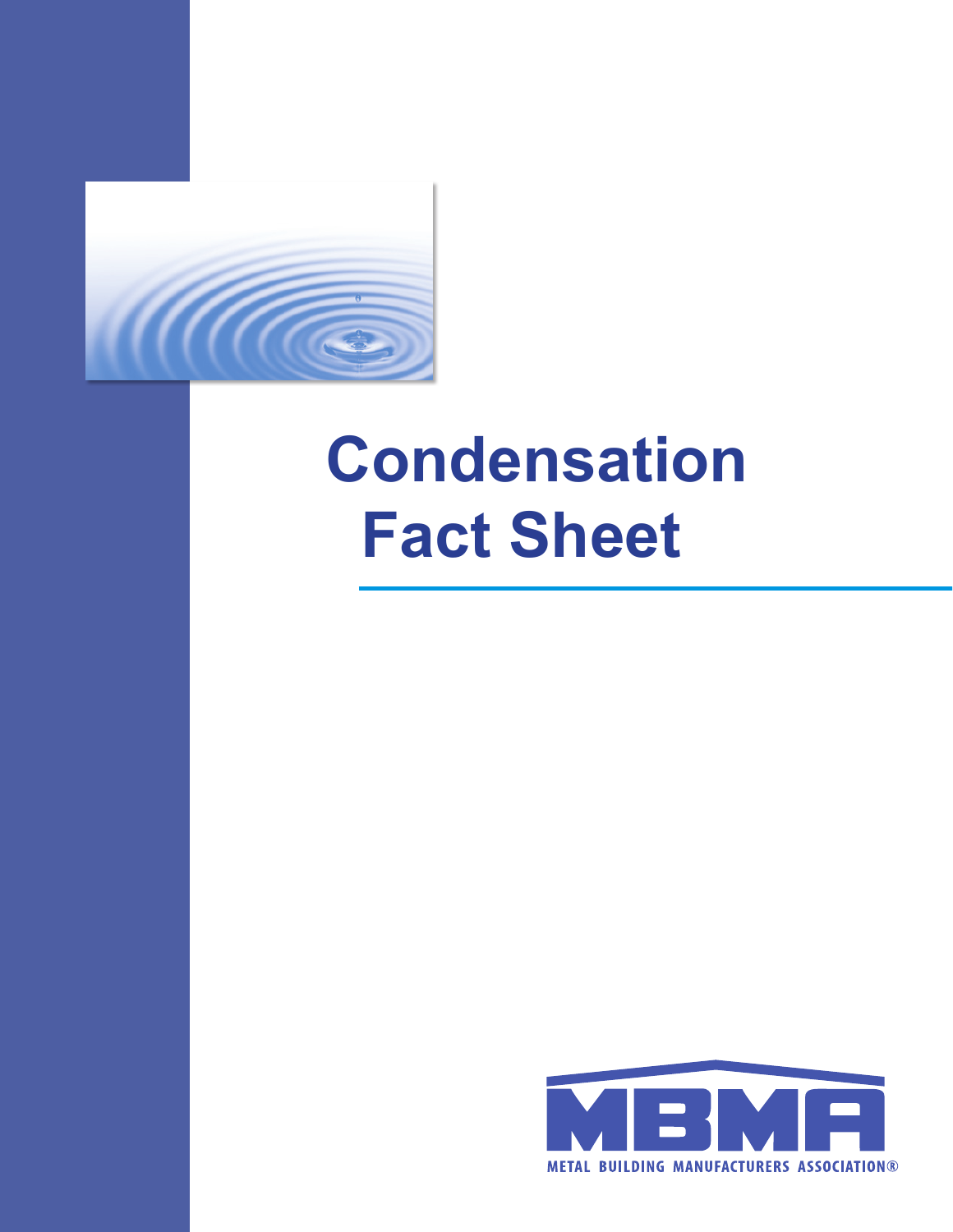#### **The Condensation Process**

Condensation occurs when warmer moist air comes in contact with cold surfaces such as framing members, windows and other accessories, or the colder region within the insulation envelope (if moisture has penetrated the vapor retarder). Warm air, having the ability to contain more moisture than cold air, loses that ability when it comes in contact with cool or cold surfaces or regions. When that happens, excessive moisture in the air is released in the form of condensation. In metal buildings, there are two possible consequences of trapped moisture in wall and roof systems: (1) corrosion of metal components and (2) degradation of the thermal performance of insulation.

# **Dew Point and Relative Humidity**

Dew point is the temperature at which water vapor in any static or moving air column will condense into water. In other words, the air is saturated and can no longer hold the moisture at this temperature. When the air temperature drops below its dew point, excess moisture will be released in the form of condensation. Condensation problems are most likely to occur in climates where temperatures frequently dip to 35°F or colder over an extended period of time.

Relative humidity is a percentage measurement of the amount of water vapor present in the air in relation to the amount it is capable of holding at that temperature. For example, 50% relative humidity indicates the air is carrying one-half of the maximum amount of moisture that it is capable of containing at the given temperature. There is a relationship between the dew point and relative humidity. A high relative humidity means that the dew point is near the current air temperature. Therefore, a relative humidity of 100% indicates that the dew point is equal to the current temperature. This relationship between dew point and relative humidity is given in Table C-1.

#### **Visible and Concealed Condensation**

Two things must be present for condensation to occur: warm moist air, and cool surface temperatures below the dew point. The proper control of these two factors can minimize condensation.

In metal building systems, we are concerned with two different areas or locations: visible condensation which occurs on surfaces below dew point temperatures; and concealed condensation which occurs when moisture has passed into interior regions and then condenses on a surface that is below the dew point temperature.

Signs of visible surface condensation are water, frost or ice on windows, doors, frames, ceilings, walls, floor, insulation vapor retarders, skylights, cold water pipes and/or cooling ducts. To effectively control visible condensation, it is necessary to reduce the cold surface areas where condensation may occur. It is also important to minimize the air moisture content within a building by the use of properly designed ventilating systems.

Signs of concealed condensation include damp spots, stains, mold and/or mildew on walls or ceilings, delamination of laminated surfaces, bubbles or blisters in asphaltic surfaces, peeling paint, and damp insulation. Concealed condensation is the most difficult to deal with and can be the most damaging. This type of condensation may be controlled in metal buildings by the proper use of vapor retarders and by minimizing moisture content within the building by proper ventilation. Additional condensation control can be accomplished by venting the cavities of the walls and roof.

# **Vapor Retarders**

A vapor retarder is used to inhibit the passage of warmer moist air into the inner regions of the roof or wall system. The proper selection and installation of the vapor retarder can help control condensation problems in a building. Vapor retarders are rated by the amount of moisture that can pass through them. The lower this rating, called a perm rating, the less vapor transmission will occur and the more effective the vapor retarder will be. Water vapor transmission rates (perms) are determined using ASTM E 96, *Standard Test Methods for Water Vapor Transmission of Materials* (ASTM, 2005).

# **Types of Vapor Retarders**

There are various types of vapor retarders available, such as:

1. Structural membranes, including rigid steel sheets or other

| Dew Point Temperature (°F) <sup>1</sup>                                               |                                               |                |               |      |                |      |               |                |                |      |      |      |                |                |       |
|---------------------------------------------------------------------------------------|-----------------------------------------------|----------------|---------------|------|----------------|------|---------------|----------------|----------------|------|------|------|----------------|----------------|-------|
| <b>Relative</b><br><b>Humidity</b>                                                    | <b>Design Dry Bulb (Interior) Temperature</b> |                |               |      |                |      |               |                |                |      |      |      |                |                |       |
|                                                                                       | $32^{\circ}F$                                 | $35^{\circ}$ F | $40^{\circ}F$ | 45°F | $50^{\circ}$ F | 55°F | $60^{\circ}F$ | $65^{\circ}$ F | $70^{\circ}$ F | 75°F | 80°F | 85°F | $90^{\circ}$ F | $95^{\circ}$ F | 100°F |
| 100%                                                                                  | 32                                            | 35             | 40            | 45   | 50             | 55   | 60            | 65             | 70             | 75   | 80   | 85   | 90             | 95             | 100   |
| 90%                                                                                   | 30                                            | 33             | 37            | 42   | 47             | 52   | 57            | 62             | 67             | 72   | 77   | 82   | 87             | 92             | 97    |
| 80%                                                                                   | 27                                            | 30             | 34            | 39   | 44             | 49   | 54            | 58             | 64             | 68   | 73   | 78   | 83             | 88             | 93    |
| 70%                                                                                   | 24                                            | 27             | 31            | 36   | 40             | 45   | 50            | 55             | 60             | 64   | 69   | 74   | 79             | 84             | 88    |
| 60%                                                                                   | 20                                            | 24             | 28            | 32   | 36             | 41   | 46            | 51             | 55             | 60   | 65   | 69   | 74             | 79             | 83    |
| 50%                                                                                   | 16                                            | 20             | 24            | 28   | 33             | 36   | 41            | 46             | 50             | 55   | 60   | 64   | 69             | 73             | 78    |
| 40%                                                                                   | 12                                            | 15             | 18            | 23   | 27             | 31   | 35            | 40             | 45             | 49   | 53   | 58   | 62             | 67             | 71    |
| 30%                                                                                   | 8                                             | 10             | 14            | 16   | 21             | 25   | 29            | 33             | 37             | 42   | 46   | 50   | 54             | 59             | 62    |
| 20%                                                                                   | 6                                             | 7              | 8             | 9    | 13             | 16   | 20            | 24             | 28             | 31   | 35   | 40   | 43             | 48             | 52    |
| 10%                                                                                   | 4                                             | 4              | 5             | 5    | 6              | 8    | 9             | 10             | 13             | 17   | 20   | 24   | 27             | 30             | 34    |
| 1 Chart adapted from ACHDAE Doughamatric Chart, 2005, ACHDAE Handhook of Eundomontolo |                                               |                |               |      |                |      |               |                |                |      |      |      |                |                |       |

1 Chart adapted from ASHRAE Psychometric Chart, 2005 *ASHRAE Handbook of Fundamentals*

Table C-1: Dew Point Temperature (°F)<sup>1</sup> verses Relative Humidity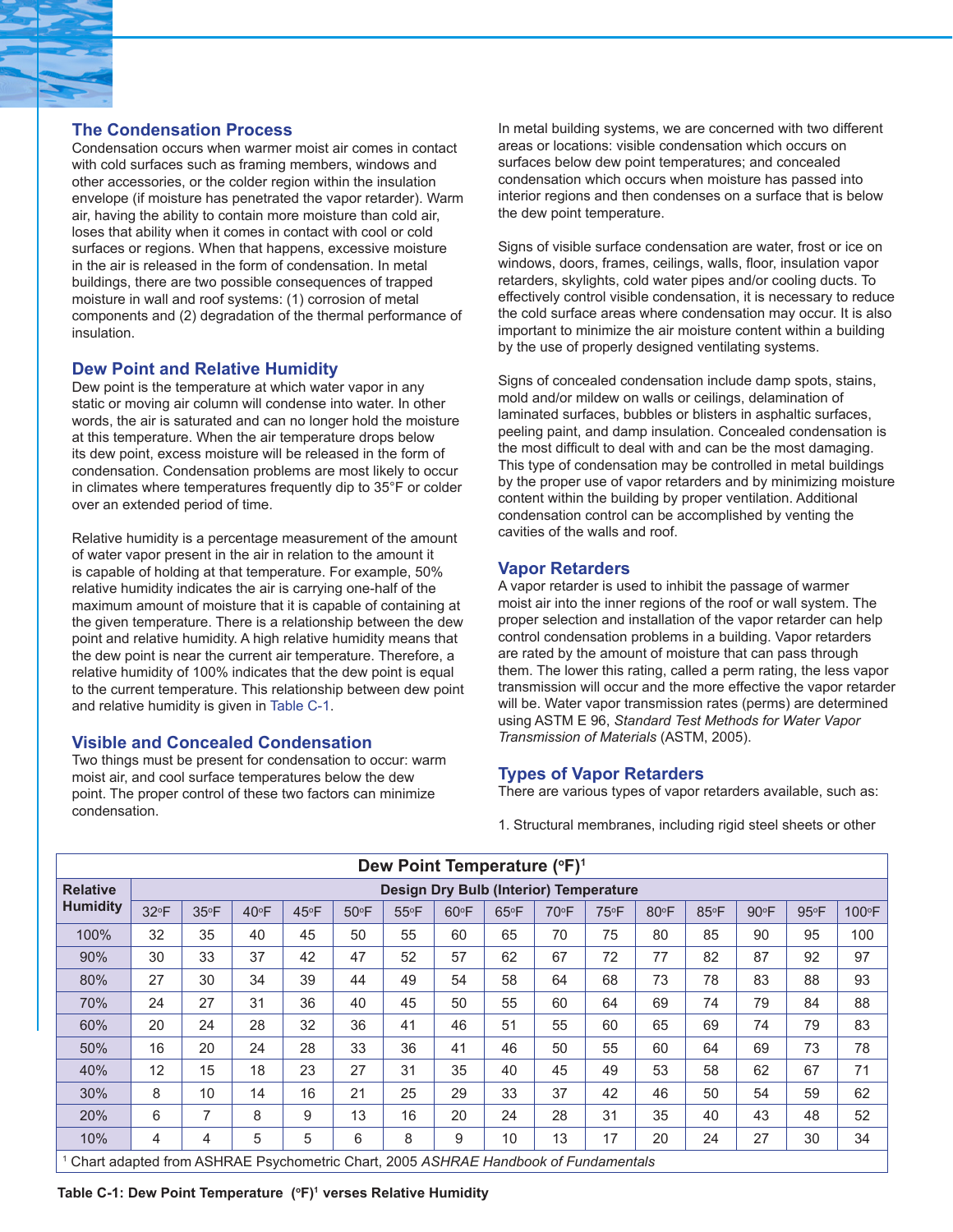impermeable materials. The list below is not exhaustive, nor is it an effort to limit the designer, but these membranes may include the following in roof and/or wall construction:

a. Steel formed panels, properly sealed on edges and ends.

b. Steel, zinc alloy, copper or aluminum sheets with caulked and formed standing seam edges and ends.

c. Vinyl siding applied to suitable structural substrate or sheathing.

d. Tilt-up concrete panels, suitably sealed at end and side laps, with a painted exterior.

e. Vinyl, metalized plastic and similar overlays on rigid board insulation.

f. Foam insulated metal panels, caulked and sealed at ends and side laps.

g. Bituminous spray or trowel-on coating on concrete or masonry.

2. Flexible membranes, such as foils, coated papers, or plastic films. Usually, these membranes are rated by "perm" of 1.0 or less, per ASTM E 96, Standard Test Methods for Water Vapor Transmission of Materials (ASTM, 2005). The most common applications for metal buildings are membrane retarders laminated to fiber glass blanket insulation. Plain white vinyl with a perm rating of 1.0 is not an effective vapor retarder, especially in buildings with a high relative humidity.

3. Coating membranes, which includes paints, trowel-on bituminous coatings, epoxy and urethane foams.

Laminated facings for fiber glass batts serve several purposes other than appearance. They prevent the blanket from sagging. They prevent most water vapor from penetrating the fiber glass batt. They provide resistance to impact and provide reflectivity and emissivity benefits. Most facings have three parts:

1. A base made up of natural or white kraft paper or aluminum foil.

2. A fiber glass scrim netting is provided for reinforcing and sag prevention.

3. An exterior film made up of polypropylene, vinyl, metalized polyester, or aluminum foil is applied on top.

Table C-2 lists some of the most popular types of facings and shows their water vapor transmission rates (perm ratings). The North American Insulation Manufacturers Association (NAIMA) recommends that metal building insulation be faced with a vapor retarder having a permeance of not greater than 0.10 perms.

Besides the most popular facings, the industry provides special facings that have high impact resistance for gymnasiums, facings for high UV applications and black colored facings for structures where ceilings are not used.

### **Sealing Vapor Retarders**

Careful attention must be paid to the insulation seams at side and end-laps to maintain the integrity of the vapor retarder. Some common methods used to seal the seams include rolling and stapling the side-laps, peel and stick tabs at side-laps, and sometimes insulation tape. The use of insulation tape alone to seal the seams may not be advisable. Job site conditions such as humidity, dirt, and access to the underside of the insulation can make this difficult. Where used, tape should be at least the same quality as the vapor retarder, and the tape should be approved by the insulation supplier for the particular product. In the case of a membrane type retarder, any punctures or tears in the material should be repaired using the self-adhesive repair tape supplied with the insulation. More information and downloadable literature can be found on the NAIMA website via http://www.naima.org, or visit National Insulation Association (NIA) at http://www.insulation.org.

Because there is a growing trend to add insulation to existing metal buildings, a proper vapor retarder is of critical concern. One of the most common methods is to add an additional layer of insulation to the bottom flange of the purlin system. This can create an air space where moisture laden air can accumulate if the integrity of the new vapor retarder closest to the warm insulating surface of the building has not been maintained. It is important that an intact vapor retarder is not left within the insulation mass.

#### **Ventilation**

All metal buildings require some level of ventilation, and more often this ventilation is becoming the responsibility of the metal building contractor. A lack of ventilation can create an uncomfortable working condition through elevated heat levels, excessive humidity, and stale air. It can also contribute to condensation problems. Ventilation can best be represented by the number of times per hour the building air is replaced with outside air. This is referred to as air changes per hour. The number of air changes required per hour widely varies per application.

The following example illustrates a calculation for ventilation requirements:

| <b>Facing Description</b>     | <b>Perm</b> | <b>Details</b>                                                                         |
|-------------------------------|-------------|----------------------------------------------------------------------------------------|
| <b>White Vinyl</b>            | $1.0 - 1.3$ | .003" vinyl economical, but not an<br>effective vapor retarder                         |
| Polypropylene scrim kraft     | $.09 - .02$ | White or metalized polypropylene,<br>fiber glass reinforcing, 11-30 lbs<br>white kraft |
| Polypropylene scrim polyester | .02         | Metalized polyester, 14 lb kraft                                                       |
| Foil scrim kraft              | .02         | Aluminum foil, fiber glass reinforcing,<br>30 lb kraft                                 |
| Vinyl reinforced polyester    | .02         |                                                                                        |

**Table C-2: Water Vapor Transmission Rates**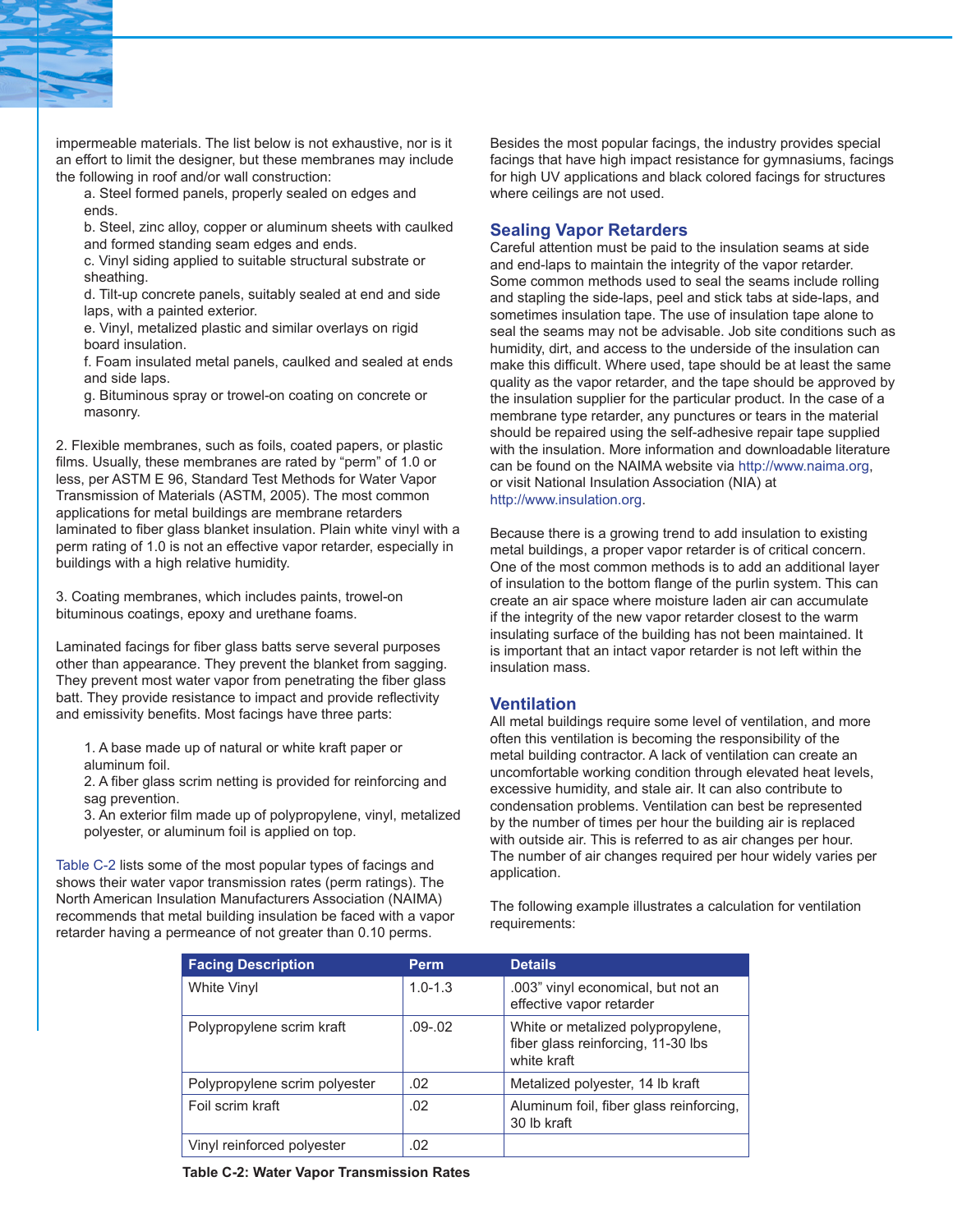Assume a 100 feet wide x 250 feet long x 30 feet high building being used for light manufacturing, assembly and storage.

1. Determine the total volume of the building. Volume = 100 feet wide x 250 feet long x 30 feet high  $= 750,000$  ft<sup>3</sup>.

2. Next, determine the required air flow in cubic feet per minute (CFM) to provide 5 air changes per hour. Air Flow = 750,000 ft $^3$  x 5 air changes/60 minutes = 62,500 CFM

Therefore, 62,500 cubic feet per minute of air must be moved through this building to provide five air changes every hour.

Allowances must be made for a place for air to enter the building and for air to exit the building, and the airflow must be evenly distributed throughout the building. Typical methods of moving air include exhaust and supply air fans, ridge ventilators and louvers.

#### **Controlling Condensation**

Table C-3 provides guidance on controlling condensation problems as listed in this section. Note that all listed control measures do not address the possibility of a leak defect through the roof membrane. This is a general checklist to control condensation through possible remedial measures. It is not designed to address specific difficulties in specific buildings.

1. At the Source - Limit the amount of water vapor within the heated interior.

- a. Provide a well drained base course such as crushed rock or washed gravel under grade level slabs to prevent moisture from permeating into the building through the slab.
- b. Provide for adequate ground water drainage.

c. Divert rain and melt water accumulations away from the foundation.

d. Vent all mechanical heating apparatus with hydrogenoxygen by-product exhausts to the outside.

e. Reduce supplemental interior humidification.

f. Be aware that the pouring of concrete within a newly erected structure presents special considerations. While the practice should be held to a minimum, an individual project assessment must be made to prevent both visible and concealed condensation.

2. By Insulating - A properly designed insulation system effectively raises surface temperatures within the building envelope above the dew point temperature. This is accomplished by controlling the heat loss at the exposed (exterior) sides of those surfaces. However, insulation added above an existing roof should be placed at the existing roof level and not against the retrofit roof if possible. Adequately ventilated space is required because any trapped warm air may condense at the cold metal roof.

a. Provide additional insulation in ceiling and/or wall cavities or replace existing damp or water soaked insulating material within these cavities.

b. Install double or triple glazed windows or insulated storm panels with thermal break frames.

c. Install insulated doors.

d. Install insulation wrap (with exterior vapor retarder) around cold pipes and/or cold air duct work.

e. Insulate floor slab edges exposed to exterior temperatures with a rigid insulation-pressure treated plywood combination. f. Paint condensation prone surfaces with moisture absorbing paints.

3. With Vapor Retarders - A vapor retarder is a membrane of polyethylene film, aluminum foil, paint, asphaltic laminate and/ or glazed, asphalt saturated building paper that exhibits a permeance of less than one perm. All joints and seams must be lapped, sealed, and secured, in order to reduce the amount of water vapor that combines with the given cavity air mass.

a. Employ (or repair) a vapor retarder at the warm side surface of all insulating material. In the case of the fiber glass blanket insulations, the retarder may be laminated to the insulating fiber. All joints at crawl spaces, under slab

| <b>Condensation Problem</b>                                              | <b>Methods of Control (See Section 4.4.5)</b>   |
|--------------------------------------------------------------------------|-------------------------------------------------|
| Moisture, frost or mold on underside of<br>uninsulated metal roof.       | 1d, 1e, 2a, 2f, 3a, 3b, 4b1, 4b2, 4b3           |
| Moisture or frost on skylights.                                          | 1d, 1e, 3b, 3d, 4b1, 4b2, 4b3                   |
| Moisture or frost formations on interior<br>vapor retarder.              | 1d, 1e, 2a, 3b, 4b1, 4b2, 4b3                   |
| Moisture dripping from ceiling fixtures.                                 | 2a, 4a1, 4a4                                    |
| Moisture, dampness and/or mildew on<br>floor areas.                      | 1d, 1e, 2g, 3c, 4a3                             |
| Moisture and/or frost on exterior<br>windows, doors and metal frames.    | 1d, 1e, 2a, 2b, 2c, 2d, 4b1, 4b2, 4b3           |
| Dampness, stains, mildew or blistering<br>and peeling paint on ceilings. | 1d, 1e, 2a, 2f, 3a, 3b, 4a1, 4a4, 4b1, 4b2, 4b3 |
| Dampness, stain, mildew or blistering<br>and peeling paint on walls.     | 1d, 1e, 2a, 2f, 3a, 3b, 4a2, 4a4, 4b1, 4b2, 4b3 |
| Moisture dripping from cold water pipes<br>or cold air ducts.            | 1d, 1e, 2d, 2f, 3b, 4b1, 4b2, 4b3               |
| Soggy or damp insulation in ceiling or<br>walls.                         | 1d, 3a, 4a1, 4a2, 4a4                           |

#### **Table C-3: Controlling Condensation**